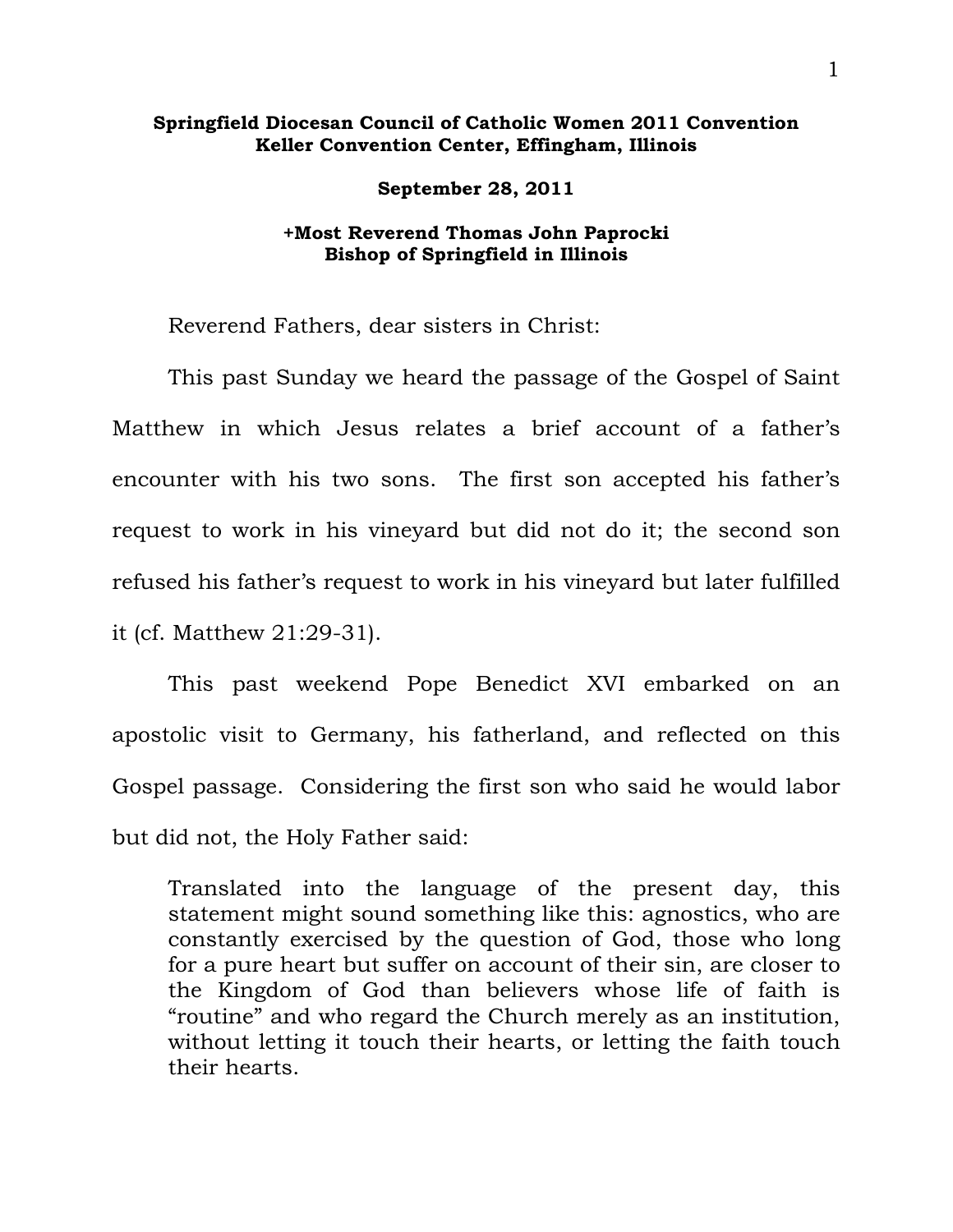These words should make all of us stop and reflect, in fact they should disturb us. However, this is by no means to suggest that everyone who lives in the Church and works for her should be considered far from Jesus and the Kingdom of God. Absolutely not! On the contrary, this is a time to offer a word of profound gratitude to the many co-workers, employees and volunteers, without whom life in the parishes and in the entire Church would be hard to imagine.<sup>1</sup>

These words of the Holy Father resonate well with the theme of your 2011 Convention: Rejoice and Renew.

 With your pastors, I rejoice today in the many blessings the Lord has bestowed upon this local Church through your many good works and prayers throughout the Diocese of Springfield in Illinois. What Pope Benedict said is true: without the women who make up the Diocesan Council of Catholic Women, life in the parishes of this Diocese would be hard to imagine!

 So much of your work is done quietly, behind the scenes, as it were, and for this reason you are not often thanked enough for your generous assistance in the work of the Church. Through you, my dear sisters in Christ, "the Lord has done great things for us [and] we are filled with you" (Psalm 126:). On behalf of your pastors and in the name of the entire Church, I am grateful for the loving help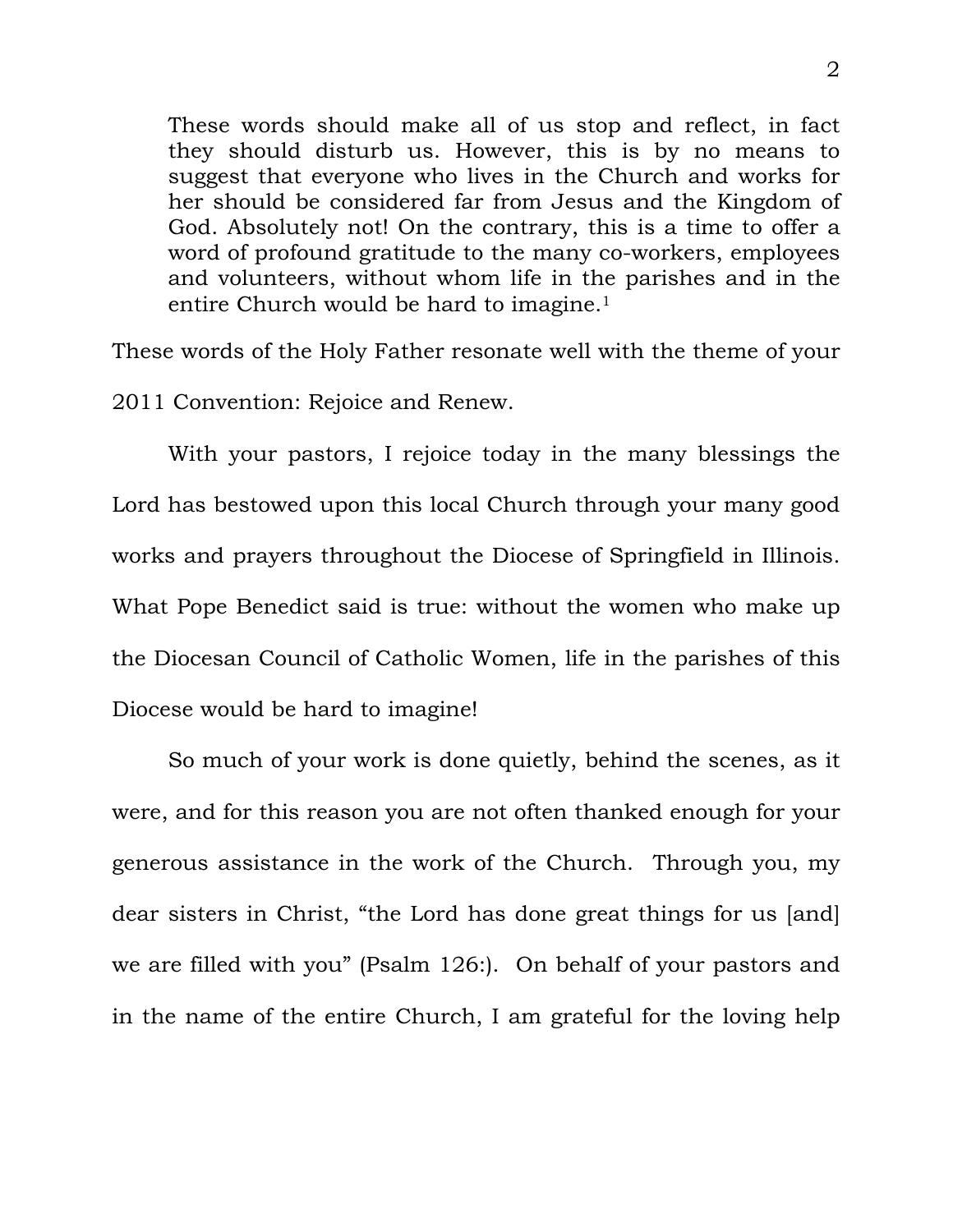you provide day in and day out in your many and varied apostolates; thank you.

 Even as I rejoice with you today, I rejoice particularly because of your renewed emphasis on supporting and encouraging vocations to the priesthood and to the consecrated life. As you know, our Diocese currently has twenty seminarians – a number we have not seen in at least as many years - preparing in five different seminaries. These men come from a variety of backgrounds and cover a range of areas. Please, remember them each day in your prayers and ask the Lord to sustain them with the gift of his peace.

 It has also been my privilege and joy as diocesan bishop to have received into the novitiate and to have celebrated first vows of religious profession of several young women in our diocese. Their affirmative response to God's call is encouraging and inspiring in our current cultural climate that questions such commitments.

As you know, these men and women have not simply fallen out of heaven. They have come from within your parishes and from within your families. I ask you not only to pray for the seminarians, postulants and novices that we have now and for the Lord to raise up more for us, but to actively help us find more seminarians and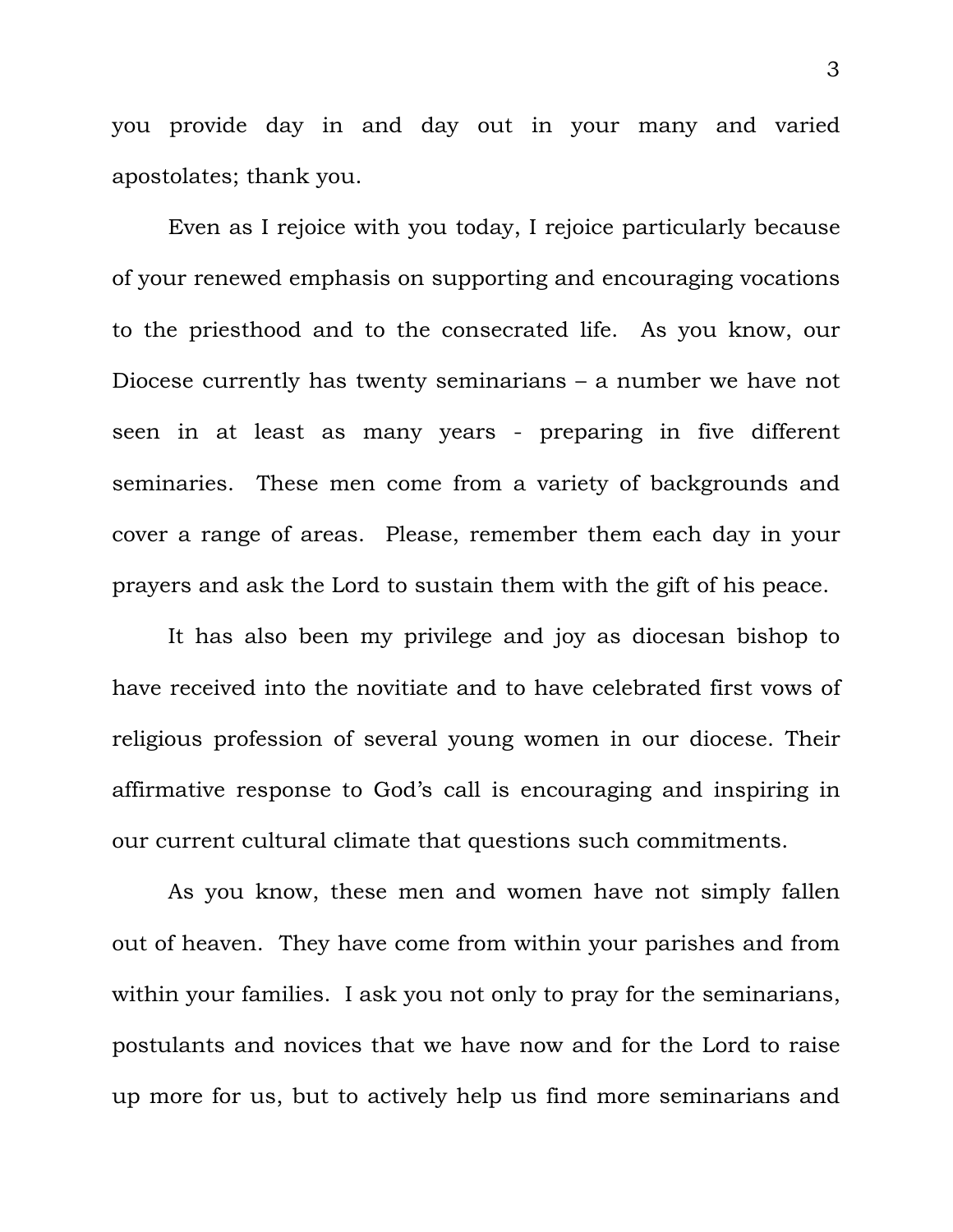candidates for our convents in the future. If you know of a man whom the Lord might be calling to service as a priest or a woman to consecrated life, please suggest it to that person and send his or her name to the Office for Vocations. We must cooperate with the Lord in the work of vocations. Please pray that God will give more young men and women the grace, courage and strength to say "yes" to His call to follow Him.

 Let us now return to the first part of Pope Benedict's reflections. He warns of growing lukewarm in the practice of the faith, which is a temptation for everyone, clergy and laity alike. He warns of living within the Church but without letting her touch our hearts, or without letting the faith of Jesus Christ touch our hearts.

 This temptation toward descending into a lifeless routine of practicing the faith must be avoided at all costs. The Christian life is not simply about keeping to a certain moral and ethical code; living a moral life is certainly necessary and important, but this is borne out of a relationship with Jesus Christ. He calls us to love him by being true to his word and in return he will come to us and make his dwelling within us (cf. John 14:23).